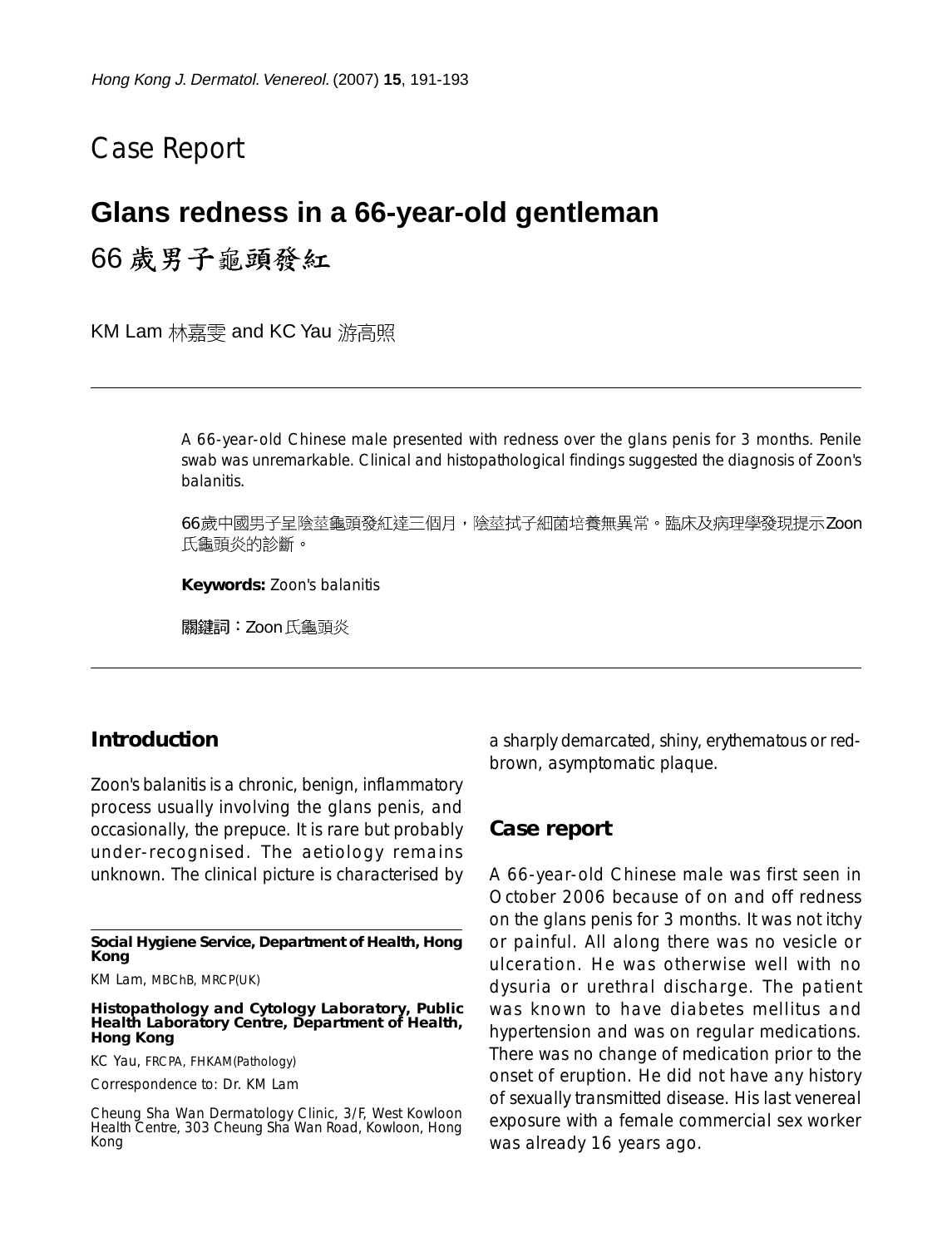Physical examination showed shiny well-defined smooth reddish plaques on the glans and inner surface of the prepuce measuring around 2 cm in diameter (Figure 1). There was no ulceration or vesicle. The clinical differential diagnoses included infective balanitis like candidal balanitis, irritant contact dermatitis, fixed drug eruption, Zoon's balanitis and erythroplasia of Queyrat.

A penile swab was performed and the result was negative. Serological tests for syphilis and HIV were negative. A skin biopsy was done which showed flattened epidermis with diamond shaped keratinocytes separated by intercellular oedema. There was focal subepidermal cleavage, bandlike lympho-plasmacytic infiltrate and prominent capillaries. No epidermal dysplasia was seen (Figures 2 & 3). The features were consistent with balanitis circumscripta plasmacellularis. One percent hydrocortisone + 3% vioform cream was prescribed to the patient. The condition of the patient gradually improved.

### **Discussion**

In 1952, Zoon<sup>1</sup> described eight cases of chronic balanitis, clinically resembling erythroplasia of Queyrat, characterised by a distinctive

**Figure 1.** Shiny well defined smooth reddish plaques on the glans and inner surface of the prepuce.

inflammatory infiltrate of plasma cells with no signs of malignancy in the surface epithelium. He named the condition "balanoposthitis chronica circumscripta benigna plasmacellularis". It has been referred to as plasma cell balanitis or Zoon's balanitis thereafter.



**Figure 2.** Flattened epidermis with band-like inflammation in the upper dermis. (H&E, original magnification x 5)



**Figure 3.** Flattened epidermis containing diamond shaped keratinocytes separated by mild intercellular oedema. There is no dysplasia. The capillaries are prominent. There is a band-like infiltrate with predominance of plasma cells. (H&E, original magnification x 40)